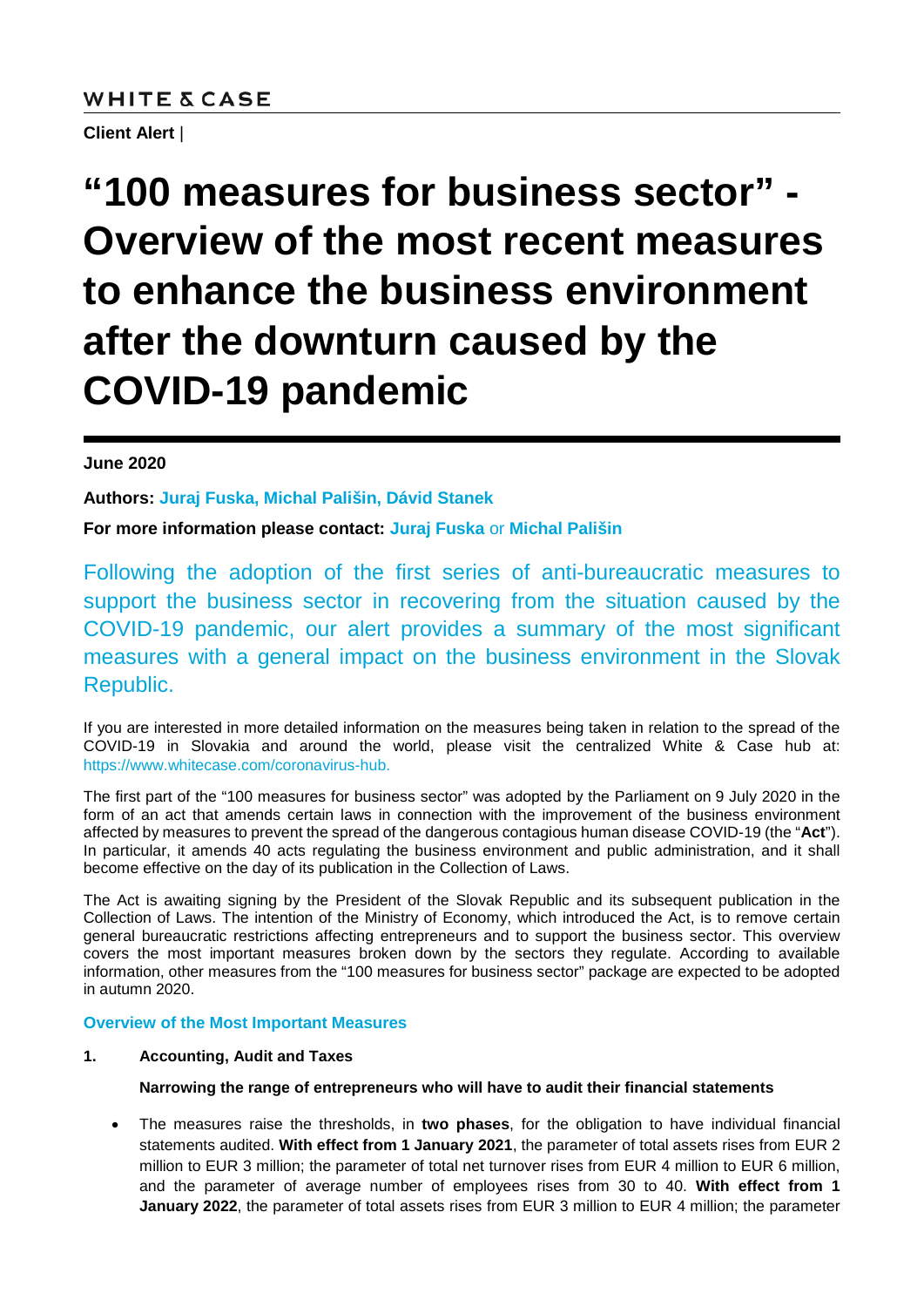of total net turnover rises from EUR 6 million to EUR 8 million, and the parameter of average number of employees rises from 40 to 50. However, the obligation to have financial statements verified by an auditor if at least two of the three parameters set out above are met on the date on which the financial statements are prepared and for the immediately preceding accounting period remains unchanged.

#### **Other selected tax measures**

- The minimum period for the submission of a statement to a tax inspection report shall be increased from 15 business days to 30 business days.
- The tax deductions for fuel consumption shall be increased by 20% compared to the consumption indicated in the vehicle registration certificate or vehicle registration book or additional information from the producer or dealer.
- Changes or amendments to tax and levy laws shall always become effective from January 1 of the following year.

#### **Obligation to verify financial statements when increasing share capital**

The measures include the proposal to cancel the obligation of a limited liability company and joint stock company to submit approved audited financial statements when its registered capital is increased through the use of retained earnings or its other own resources. After the change, companies will be able to increase their registered capital under the above circumstances based on the approved financial statements, which shall be prepared on the basis of information collected no later than six months before its General Meeting is held.

#### **2. Labour and Social Security Areas**

#### **Abolition of certain registration and administrative obligations towards the Social Insurance Agency**

- The following obligations of employers towards the Social Insurance Agency are annulled: the obligation to (i) de-register from the Register of Employers (the Social Insurance Agency will automatically cancel the registration of the employer based on the employer's de-registration of its last employee from the register of insured persons and contributors to old-age pension savings); (ii) notify the Social Insurance Agency of the commencement and termination of the use of maternity or parental leave by its employees; and (iii) report any changes in the data of employees. Furthermore, the entrepreneur's obligation to notify the Social Insurance Agency of the cessation of its business activities is also cancelled.
- The Social Insurance Agency will no longer require documents that are available to it regarding facts which can be obtained from the Register of Natural Persons, which contains reference data (such data include the name, surname or permanent residence, among others, of employees or selfemployed persons).
- The extension of the period for meeting the employer's obligation to provide the Social Insurance Agency with pension insurance forms for employees who, after the termination of their employment relationships, do not request old-age pension, from 8 days until the end of the calendar month following the month in which the employment ended.

#### **Relaxation of sanctions**

- The fines for an employer's failure to meet the obligation to notify the Office of Labour, Social Affairs and Family of job vacancies and their descriptions shall be cancelled.
- An additional seven-day period to meet the obligation under Act No. 461/2003 Coll. on Social Insurance for those who fail to meet their obligation within the periods determined in the individual provisions of this act shall be introduced.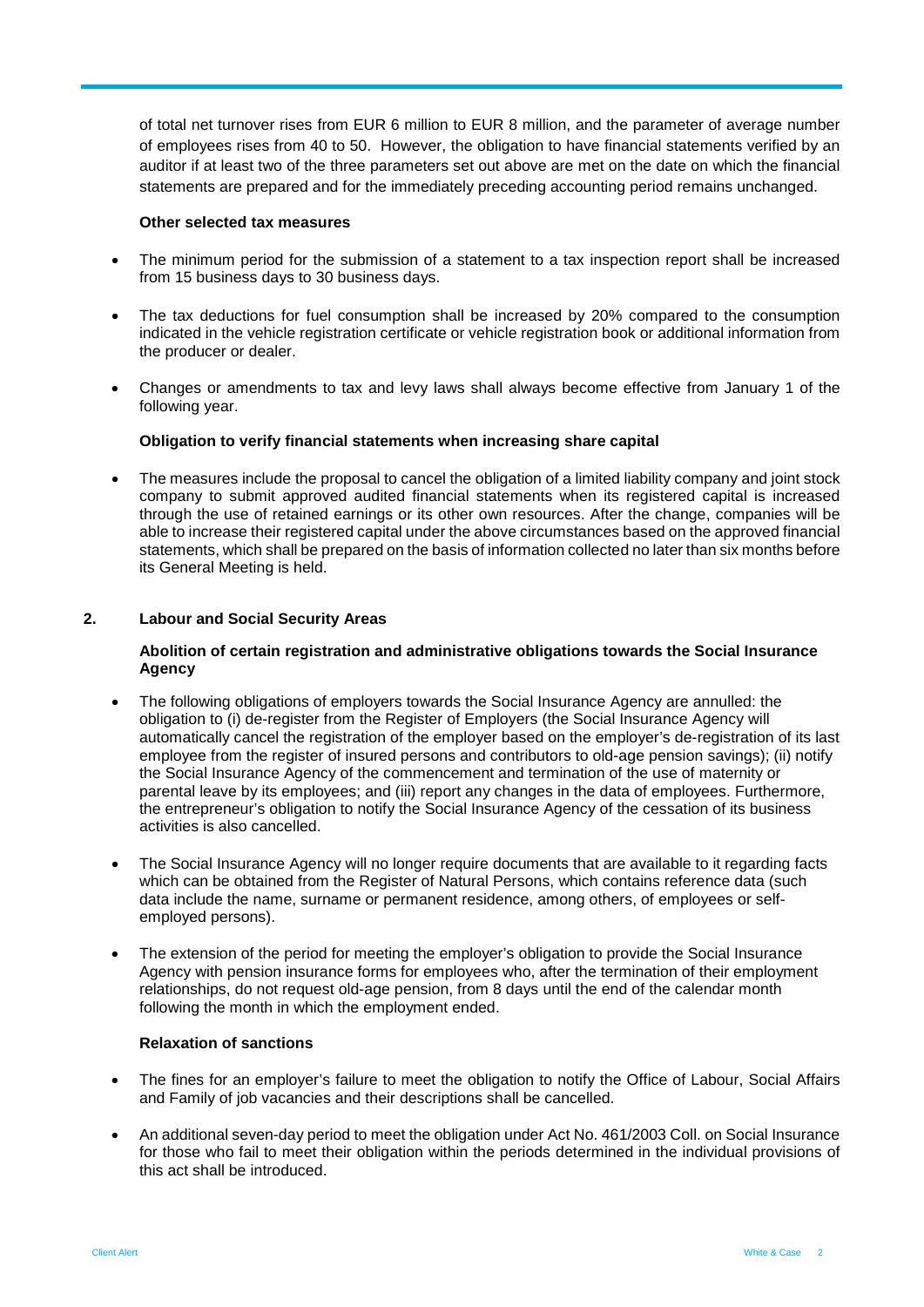• The obligation of a controlled entity to submit a written report to the Social Insurance Agency regarding its compliance with measures adopted for the rectification of detected discrepancies shall be cancelled.

## **3. Occupational Health and Safety**

**Abolition of certain obligations in connection with the preparation of occupational safety and health documentation and other obligations for certain categories of employers / employees**

- The employer's obligation to regularly update its internal health and safety regulations shall be cancelled. The obligation to review these regulations should only apply if such revision is required by a change in the working conditions at the workplace.
- The obligation to appoint an employee as a safety representative<sup>[1](#page-2-0)</sup> shall not apply to those employers who employ **less than 10** employees and for employers whose employees do not carry out higher-risk activities that may cause serious damage to their health or that may increase the frequency of damage to their health.
- The obligation of employers to prepare rules for operations<sup>[2](#page-2-1)</sup> (i) in which employees perform work classified in the first category[3;](#page-2-2) (ii) in which employees are exposed to heat and cold; and (ii) in which employees are exposed to work which is physically demanding, save for operations in which, pursuant to health risk criteria, the employees perform risky work, shall be cancelled.
- The frequency of assessment of health risks at a workplace at which employees perform work classified in the second category<sup>[4](#page-2-3)</sup> shall be reduced from 18 months to 24 months.

## **4. Energy Industry**

#### **Simplification of obligations related to repeated energy audits**

• A simplified repeated energy audit for large enterprises that did not experience any material change of circumstances from the previous energy audit shall be introduced. The simplified energy audit shall apply if (i) a large enterprise has reduced its total energy consumption by at least 8% for the last four years through the implementation of measures arising from the previous energy audit; or (ii) the energy consumption of a large enterprise for the last four years was less than 10 MW. If one of the conditions above is fulfilled, the large enterprise will request that the organization designated by the Slovak Ministry of Economy (Slovak Innovation and Energy Agency) issue a confirmation of the energy audit update for the following four years. This procedure may only be applied once after the performance of a proper energy audit, which in practice means that a large enterprise will conduct the full energy audit once in eight years.

#### **Other selected measures in the energy sector**

- The obligation of the Regulatory Office for Network Industries to publish its decision regarding prices as well as its proposals of prices and all changes and supplements thereto with regard to certain regulated activities in the electricity industry, gas industry, heat industry and water management determined by Act No. 250/2012 Coll. on the Regulation in Network Industries shall be introduced.
- The minimum fine for large enterprises for the failure to arrange for an obligatory energy audit once in 4 years shall be reduced to EUR 500.

<span id="page-2-0"></span> <sup>1</sup> Pursuant to Section 19 (1) of Act No. 124/2006 Coll., on safety and health protection at work, an employer is obliged to appoint an employee or several employees as an employee safety representative.

<span id="page-2-1"></span><sup>&</sup>lt;sup>2</sup> Pursuant to the provisions of Section 21 of Act No. 355/2007 Coll. on the protection, promotion and development of public health.

<span id="page-2-2"></span><sup>&</sup>lt;sup>3</sup> The first category includes work for which there is no risk of damage to the health of an employee due to the work or work environment, or for which the risk to health is acceptable in terms of the work and work environment.

<span id="page-2-3"></span><sup>&</sup>lt;sup>4</sup> The second category includes work for which there is no assumption that the workers' health will be damaged; however, the negative response of an organism to the burden created by the work and work environment factors cannot be excluded.